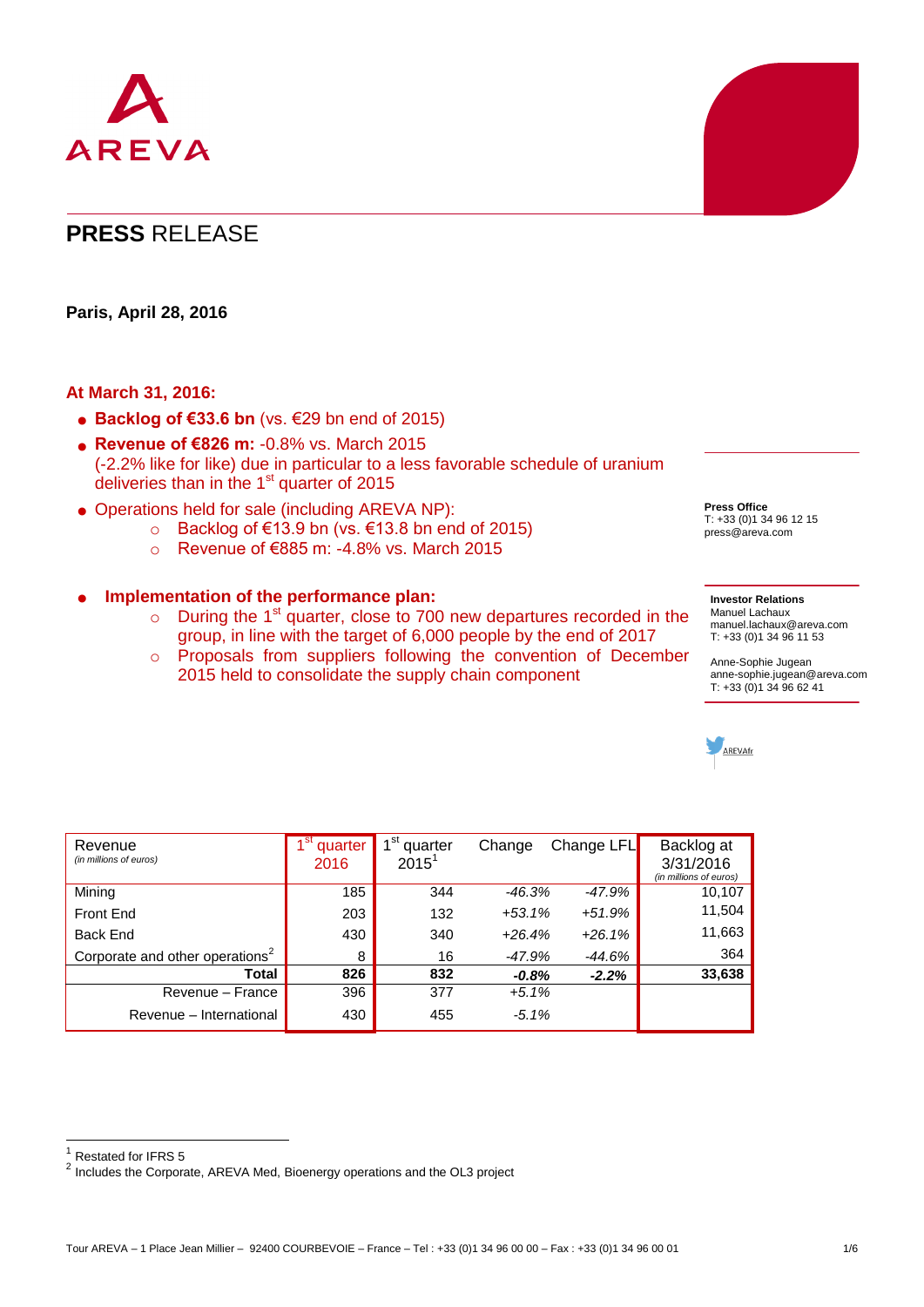# **PRESS** RELEASE



*In application of IFRS 5, revenue and backlog for the first three months of 2015 were restated to present pro forma financial information comparable to the first three months of 2016; operations whose sale is under negotiation were classified under "operations held for sale" and are not included in orders received or in revenue.*

*It should be noted that AREVA's revenue may vary significantly from one quarter to the next in the nuclear operations. Accordingly, quarterly data should not be viewed as a reliable indicator of annual trends.*

**In the 1st quarter of 2016**, AREVA generated **consolidated revenue** of 826 million euros, a decrease of 0.8% (-2.2% like for like) compared with the same period in 2015, due in particular to the schedule of uranium deliveries. Foreign exchange had a positive impact of 12 million euros over the period.

**At March 31, 2016, the group's backlog** reached 33.6 billion euros, up sharply compared to December 31, 2015 (29 billion euros), and represented eight years of revenue. It reflects in particular multiyear commercial agreements signed with EDF in early 2016.

The order intake for the 1<sup>st</sup> quarter of 2016 totaled 6.1 billion euros, a strong increase in relation to the 1<sup>st</sup> quarter of 2015 (0.3 billion euros).

### **I. Analysis of backlog and revenue**

#### **Mining**

The backlog in Mining rose sharply to 10.107 billion euros at March 31, 2016.

In the  $1<sup>st</sup>$  quarter of 2016, Mining revenue totaled 185 million euros, a decrease of 46.3% (-47.9% LFL) in comparison to the  $1<sup>st</sup>$  quarter of 2015.

This change is primarily attributable to a less favorable volume effect than in the 1<sup>st</sup> quarter of 2015. In fact, 2015 had exceptional seasonality, with the 1<sup>st</sup> quarter representing approximately 25% of the annual volumes delivered, whereas that period is generally the least active of the year in terms of deliveries. Foreign exchange had a positive impact of 11 million euros over the period.

#### **Front End**

The backlog in the Front End amounted to 11.504 billion euros at March 31, 2016.

In the 1<sup>st</sup> quarter of 2016, Front End revenue totaled 203 million euros, an increase of 53.1%  $(1.51.9\%$  LFL) in comparison to the 1<sup>st</sup> quarter of 2015.

This change is due to increased enrichment volumes sold internationally over the period. Changes in consolidation scope had negligible impact during the period.

#### **Back End**

The backlog totaled 11.663 billion euros at March 31, 2016 in the Back End, a substantial increase in comparison to December 31, 2015, due in particular to the recognition in the backlog of the extension of the treatment and recycling agreement with EDF for the period up to 2023.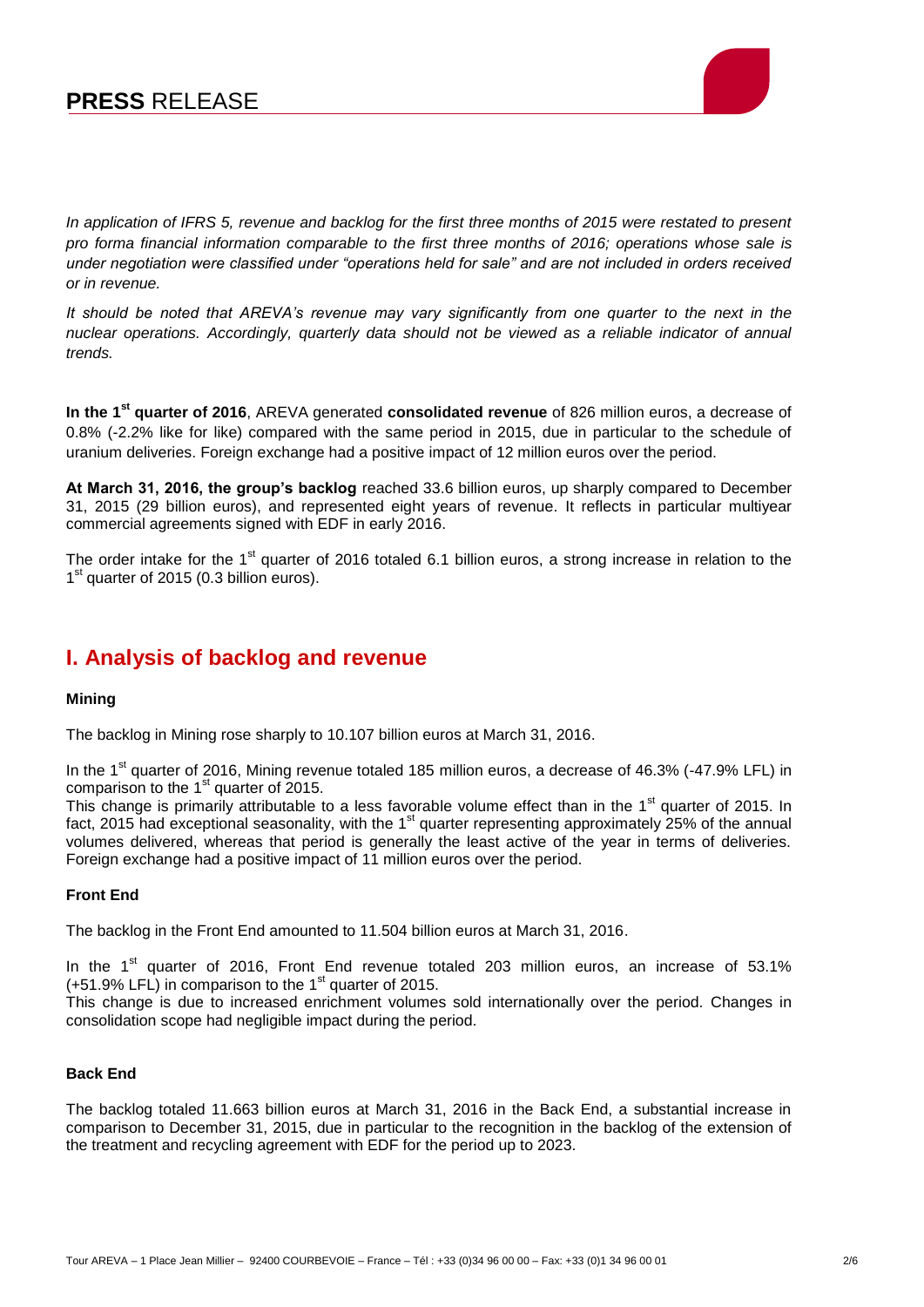

The Back End had revenue of 430 million euros in the  $1<sup>st</sup>$  quarter of 2016, up from the same period in 2015 (+26.4% reported, +26.1% like for like).

The growth is attributable to the Recycling operations, mainly reflecting revenue catch-up as a result of the signature of the treatment and recycling contract with EDF in the early part of the year and a higher level of business from European customers. Foreign exchange had a positive impact of 1 million euros over the period.

## **II. Key business data**

#### **Mining**

In the  $1<sup>st</sup>$  quarter of 2016, 2,672 metric tons of natural uranium were produced in consolidated financial share<sup>1</sup> to AREVA, versus 1,772 metric tons in the 1<sup>st</sup> quarter of 2015. AREVA's available share<sup>2</sup> amounted to 2,179 metric tons of uranium, versus 1,501 metric tons in the 1<sup>st</sup> quarter of 2015.

#### **Back End**

 AREVA TN recently won two long-term contracts for a combined total of more than 200 million dollars (about 184 million euros) to supply used nuclear fuel storage solutions to US utilities.

#### **Corporate and other operations**

- At the **Olkiluoto 3** construction site in Finland (for which the scope of AREVA's and Siemens' joint responsibility is the construction of a complete power plant), in April:
	- Reactor startup tests began as scheduled. This new phase of testing, which follows the end of instrumentation and control systems testing, serves to verify the proper operation of all reactor systems and to validate the nuclear safety requirements as well as production performance;
	- TVO filed the OL3 reactor operating license application with the Finnish Ministry of Employment and Economy. This license is needed before fuel can be loaded and the reactor commissioned.
- In Renewable Energies:
	- The decision has now been made to terminate Bioenergy operations while assuming the completion of the two remaining projects. The personnel of all the Biomass entities, including India and Brazil, have been informed of this decision;
	- Shutdown of the Solar and Bioenergy operations began with the departure of a part of the personnel.
- AREVA Med inaugurated in early April its second production unit for high-purity lead-212 in Plano, Texas.

TERRET CONDET THE SHARE CONSULTED THE SHARE OF SHARE OF SHARE CONSULTED SHARE OF SHARE CONSULTED SHARE CONSULTED SHARE CONSULTED SHARE CONSULTED SHARE CONSULTED SHARE CONSUMERDING SHARE CONSUMERDING SHARE CONSUMERDING SHAR

 $2^{2}$  Share of resources and production sold/distributed to AREVA by the mining joint ventures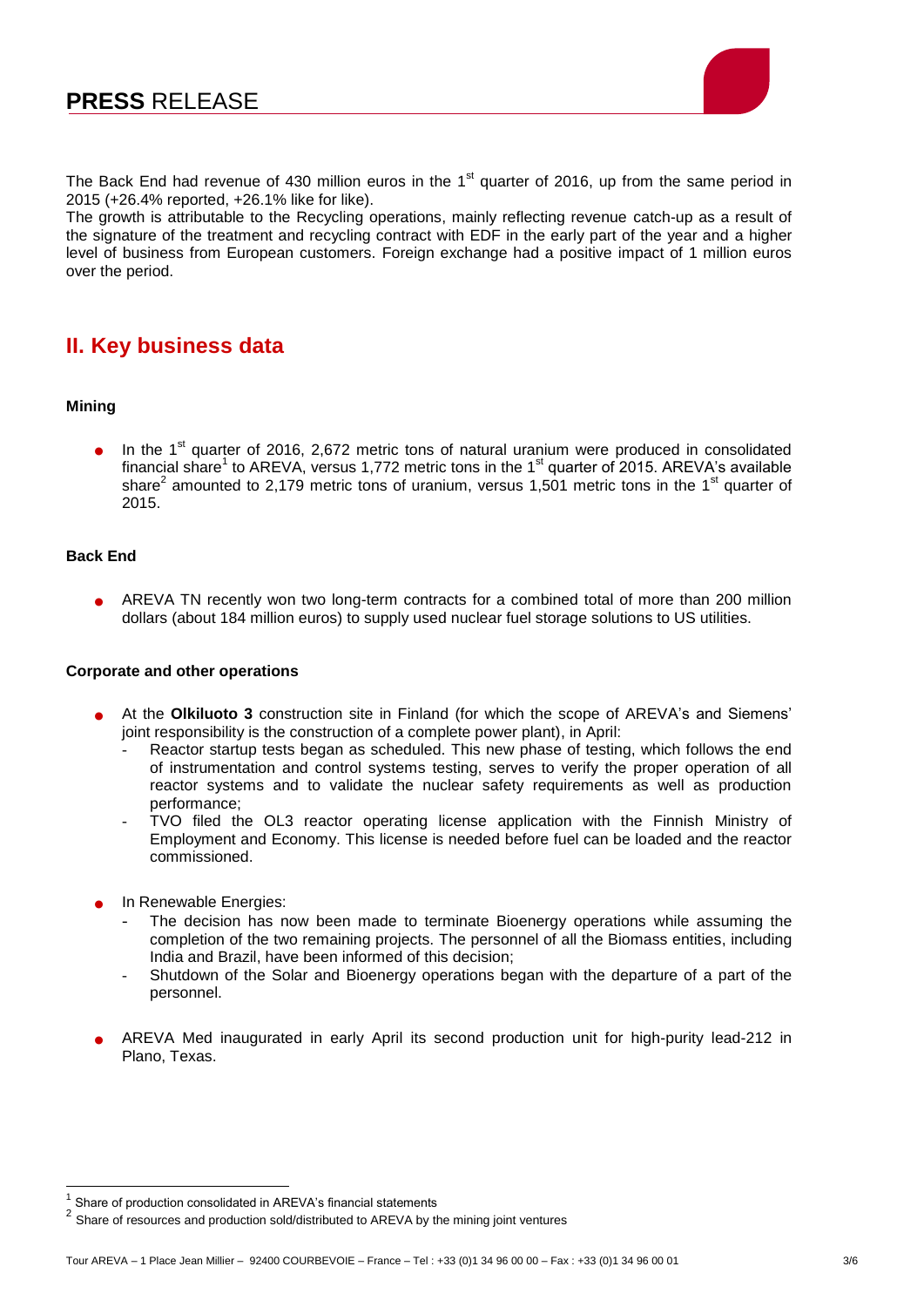

#### **Operations held for sale**

At March 31, 2016, AREVA NP's operations (excluding the OL3 project), Nuclear Measurements, and Propulsion & Research Reactors met the criteria of IFRS 5 for classification as "operations held for sale".

The backlog of operations held for sale amounted to 13.941 billion euros at March 31, 2016 (versus 13.783 billion euros at the end of 2015).

Revenue for operations held for sale reached 885 million euros in the 1<sup>st</sup> quarter of 2016, a decrease of 4.8% compared with the 1<sup>st</sup> quarter of 2015 for the same consolidation scope.

This change is mainly due to a drop in AREVA NP's operations, with a lower level of revenue from Large Projects, in particular with the slowdown of the Angra 3 project, observed since June 2015, and a reduction of volumes in the Installed Base and Fuel operations, offset in part by increased revenue in the Propulsion & Research Reactors operations (AREVA TA). In the 1<sup>st</sup> quarter of 2015, AREVA TA's level of business had been impacted by an accounting adjustment to the revenue earned from the Jules Horowitz research reactor construction project.

For the **Flamanville 3** construction project in France (where AREVA is responsible for engineering, procurement and installation of the nuclear steam supply system):

- The FA3 project teams met a key milestone towards startup of the EPR reactor with the completion of mechanical installation of the reactor coolant system at the end of march;
- AREVA and EDF made a proposal to the French nuclear safety authority (ASN) to adjust the testing program related to the EPR reactor vessel closure head and bottom head by including a third component in the testing program. ASN agreed to the inclusion of this additional component in the testing program, which will continue until the end of 2016.

#### **Market environment**

- $\bullet$ In the uranium market, the spot indicator went from \$39.50 per pound at the end of March 2015 to \$28.70 per pound at the end of March 2016. The long-term indicator went from \$49.50 per pound at the end of March 2015 to \$43.50 per pound at the end of March 2016 (*source: UxC / TradeTech).*
- $\bullet$ In the enrichment market, the spot indicator went from \$79 per SWU at the end of March 2015 to \$59 per SWU at the end of March 2016. The long-term indicator went from \$90 per SWU at the end of March 2015 to \$70 per SWU at the end of March 2016 (*source: UxC).*

### **III. Progress on the transformation plan**

#### **Implementation of the performance plan**

- On March 25, 2016, the Labor Administration approved the voluntary redundancy plans proposed in six companies of the group in France: AREVA BS, AREVA Mines, AREVA NC SA, AREVA NP SAS, Eurodif Production and SET.
- With respect to productivity, the group's total workforce declined 1.7% in relation to December 31, 2015 with the departure of close to 700 employees in the  $1<sup>st</sup>$  quarter of 2016, including 330 in France.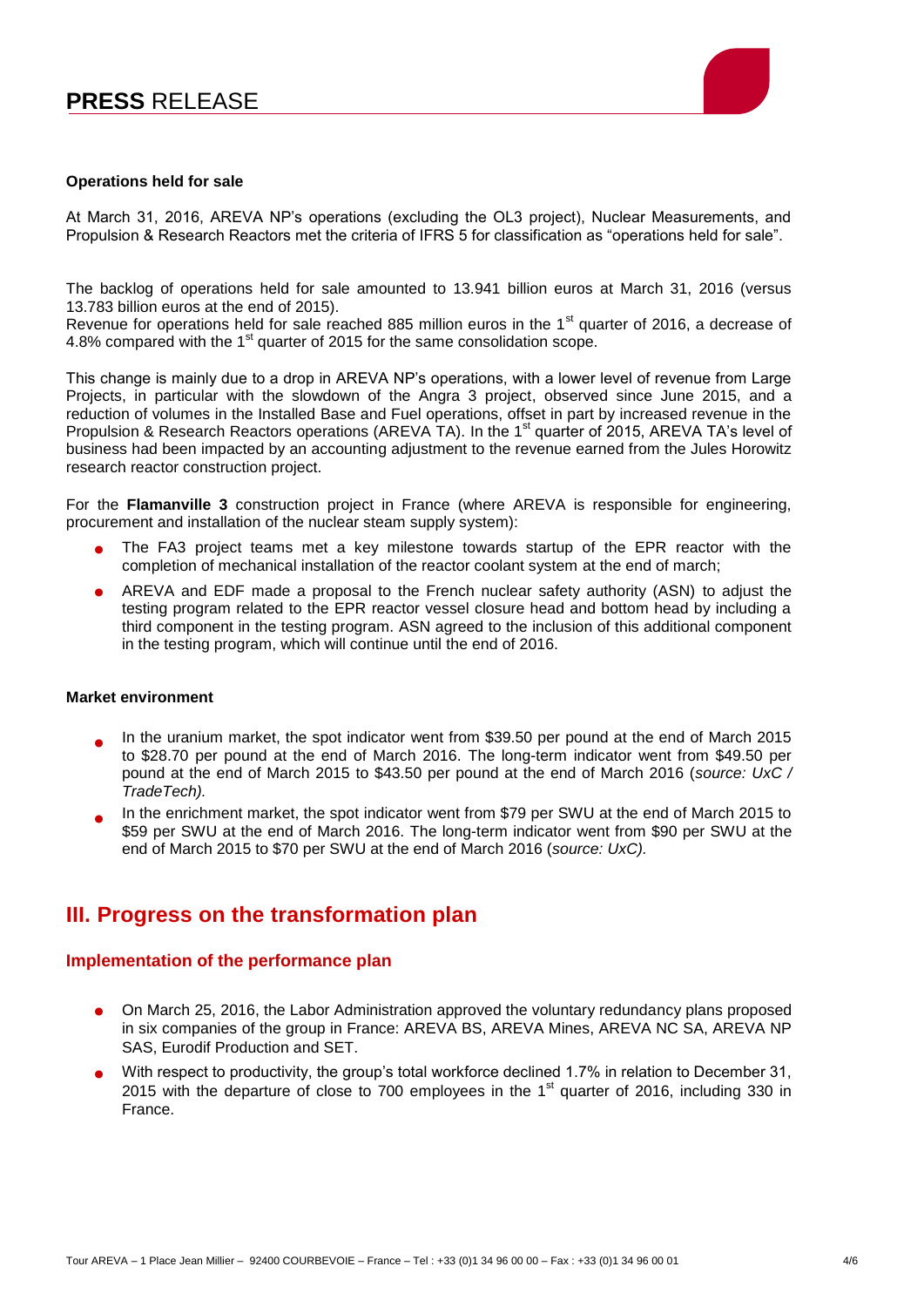

### **Progress on strategic refocusing**

- Negotiations between the AREVA-Siemens consortium and TVO, which began in early 2016 on the OL3 project framework, are still ongoing.
- **.** In connection with the creation of New AREVA, the asset transfer auditors (commissaires aux apports) have been appointed to assess the value of the contributed assets.

### **IV. Financial outlook**

AREVA confirms its target of net cash flow from company operations of -2.0 billion euros to -1.5 billion euros at the end of 2016.